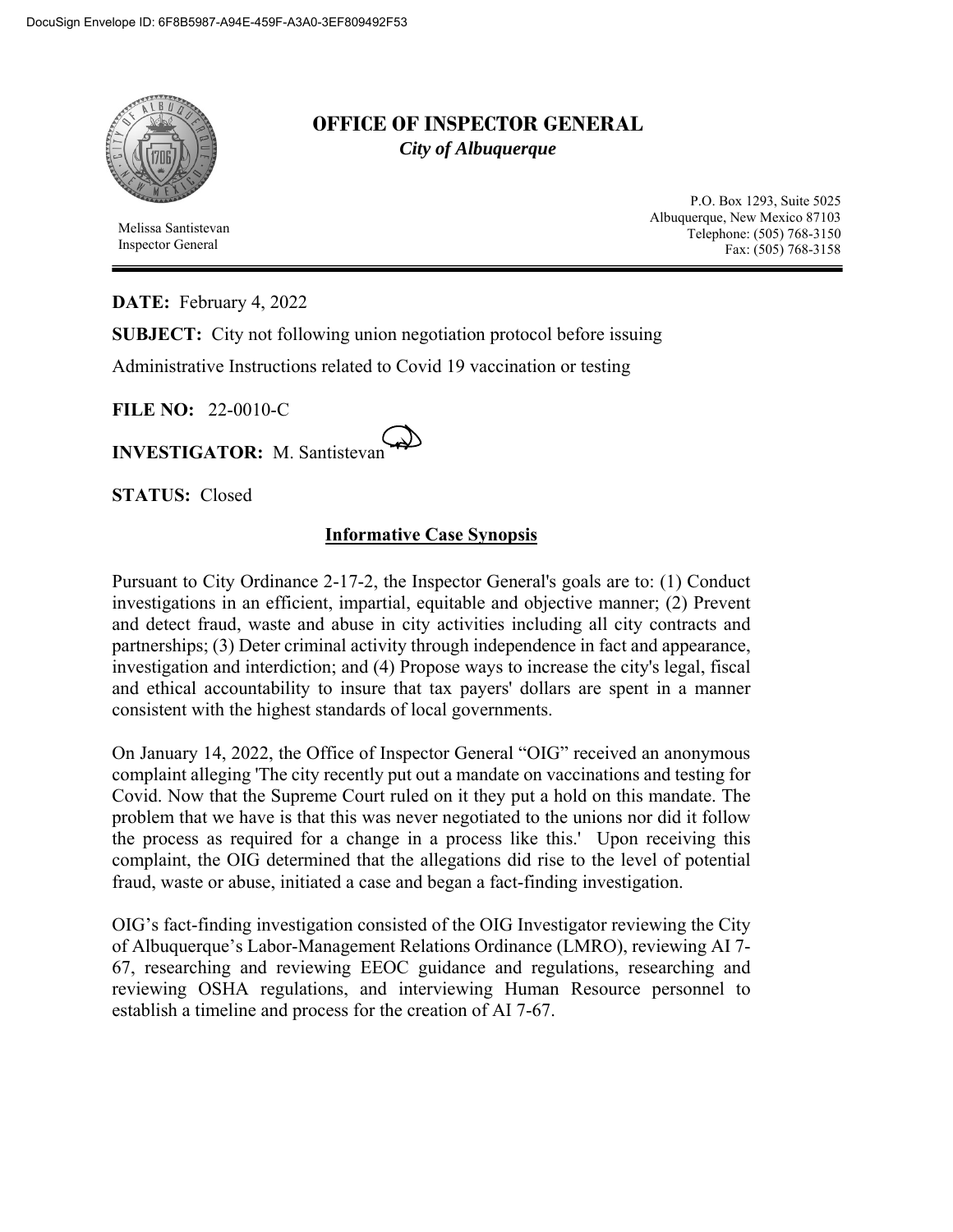While performing our fact-finding investigation, OIG discovered that OSHA issued temporary regulation 1910.501 that became effective January 10, 2022. At that date, OSHA's temporary regulation was being challenged at the U.S. Supreme Court and a ruling had not yet been made.

Federal EEOC laws do not prevent an employer from requiring all employees physically entering the workplace to be vaccinated for COVID-19, so long as employers comply with the reasonable accommodation provisions of the ADA and Title VII of the Civil Rights Act of 1964 and other EEO considerations.

The City's Labor Management-Relations Ordinance (LMRO) states: The city government and any employee organization recognized as the exclusive representative for a unit, through their designated agents, shall bargain concerning hours, salary, wages, working conditions and other terms and conditions of employment **not in violation of law** or local ordinance and not in conflict with the provisions of §§ 3-1-1 et seq., the Merit System establishing classified and unclassified service, and methods of initial employment, provided, however, that the provisions of a collective bargaining agreement which has been ratified and approved by the Mayor shall, where in conflict with any other provision of §§ 3-1-1 et seq. govern. This duty includes an obligation to confer in good faith with respect to terms and conditions of employment.

The City of Albuquerque created and promulgated AI-7-67 to ensure compliance with OSHA's regulation and implementation deadline of January 10, 2022. The City maintains that AI 7-67 was shared with the Union representatives at a round table discussion on January 6, 2022 in a good faith effort to comply with the Labor-Management Relations Ordinance. An interview with one of the Union Representatives in attendance at the round table discussion stated that some of the Unions expressed their concerns that AI 7-67 constituted a major change in working conditions and that those working conditions would require negotiations. The Union representatives did not feel that this roundtable discussion represented a good faith effort to negotiate, in part, because all union presidents were present and typical negotiations are done on a Union by Union basis and involve negotiating teams. Additionally, the Unions felt that the City could have initiated discussions and negotiations prior to January 6, 2022 because the OSHA mandate and its legal challenges had been well known and publicized in the media. Noting the disagreement, the City Administration made a change to AI 7-67 that was effective January 10, 2022 in response to the concerns voiced at the roundtable discussion. The Union representative interviewed stated that the City did not communicate this change until after a previous version of AI 7-67 had been released on January 7, 2022 and that this release prompted a bombardment of phone calls to the Union president. In January 2022, the Union representatives filed a complaint with the Labor Board because they felt that the City did not properly negotiate this Administrative Instruction. The City contends that the Administrative Instruction was made to comply with the mandatory OSHA regulation and that only the effects could be negotiated.